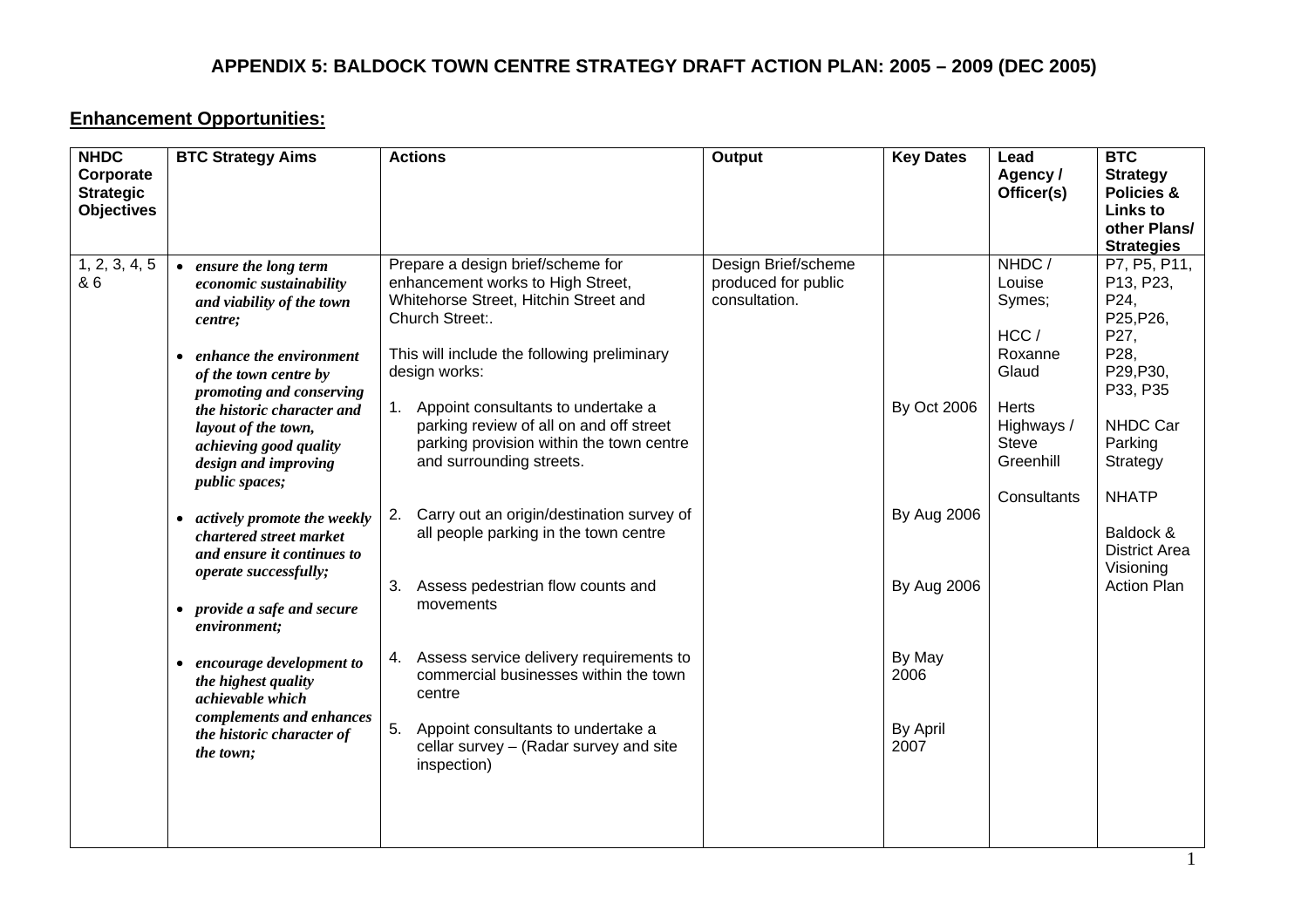| <b>NHDC</b><br>Corporate<br><b>Strategic</b><br><b>Objectives</b> | <b>BTC Strategy Aims</b>                                                                                                                                                                                                                                                                                | <b>Actions</b>                                                                                                                                                                                                                                                                            | Output                                                                                                             | <b>Key Dates</b>                                                                 | Lead<br>Agency /<br>Officer(s)                                     | <b>BTC</b><br><b>Strategy</b><br>Policies &<br><b>Links to</b><br>other Plans/<br><b>Strategies</b> |
|-------------------------------------------------------------------|---------------------------------------------------------------------------------------------------------------------------------------------------------------------------------------------------------------------------------------------------------------------------------------------------------|-------------------------------------------------------------------------------------------------------------------------------------------------------------------------------------------------------------------------------------------------------------------------------------------|--------------------------------------------------------------------------------------------------------------------|----------------------------------------------------------------------------------|--------------------------------------------------------------------|-----------------------------------------------------------------------------------------------------|
| 1, 2, 3, 4, 5<br>& 6                                              | promote a town centre<br>$\bullet$<br>accessible to all by<br>encouraging a choice of<br>transport modes;<br><i>improve access for</i><br>$\bullet$<br>pedestrians and other non-<br>car users to and within the<br>town centre;<br><i>improve tourism and</i><br>$\bullet$<br>inward investment to the | Survey all existing street furniture,<br>6.<br>signage and lighting.<br>Document information about utility<br>7 <sub>1</sub><br>services<br>Meet with BTC Stakeholder Group and<br>local Members to discuss preliminary<br>design codes.<br>Undertake Post - Bypass traffic survey.<br>9. | As Above                                                                                                           | By March<br>2006<br><b>By Oct 2006</b><br><b>By Dec 2006</b><br>By April<br>2007 | As Above                                                           | As Above                                                                                            |
|                                                                   | town;<br>encourage greater<br>$\bullet$<br>community involvement in<br>the life of the town centre;                                                                                                                                                                                                     | Report to Baldock & District Committee &<br>Cabinet to agree Design Scheme for public<br>consultation.<br>Amend design scheme in light of public<br>consultation and seek Member agreement<br>of preferred scheme.<br>Prepare brief and contract documents for                            | Scheme for public<br>consultation.<br>An agreed scheme<br>approved by members<br>and public.<br>Brief prepared for | By July 2007<br>By Sept<br>2007<br>By                                            | NHDC/<br>Louise<br>Symes<br>NHDC/<br>HCC &<br>consultant<br>NHDC / | As Above                                                                                            |
|                                                                   |                                                                                                                                                                                                                                                                                                         | contractor.<br>Appoint contractors and start<br>implementation of scheme.                                                                                                                                                                                                                 | tenders<br>Implementation of<br>Scheme                                                                             | November<br>2007<br>Start<br>Spring 2008                                         | <b>HCC</b><br>NHDC;<br>HCC; Herts<br>Highways &<br>Contractors     |                                                                                                     |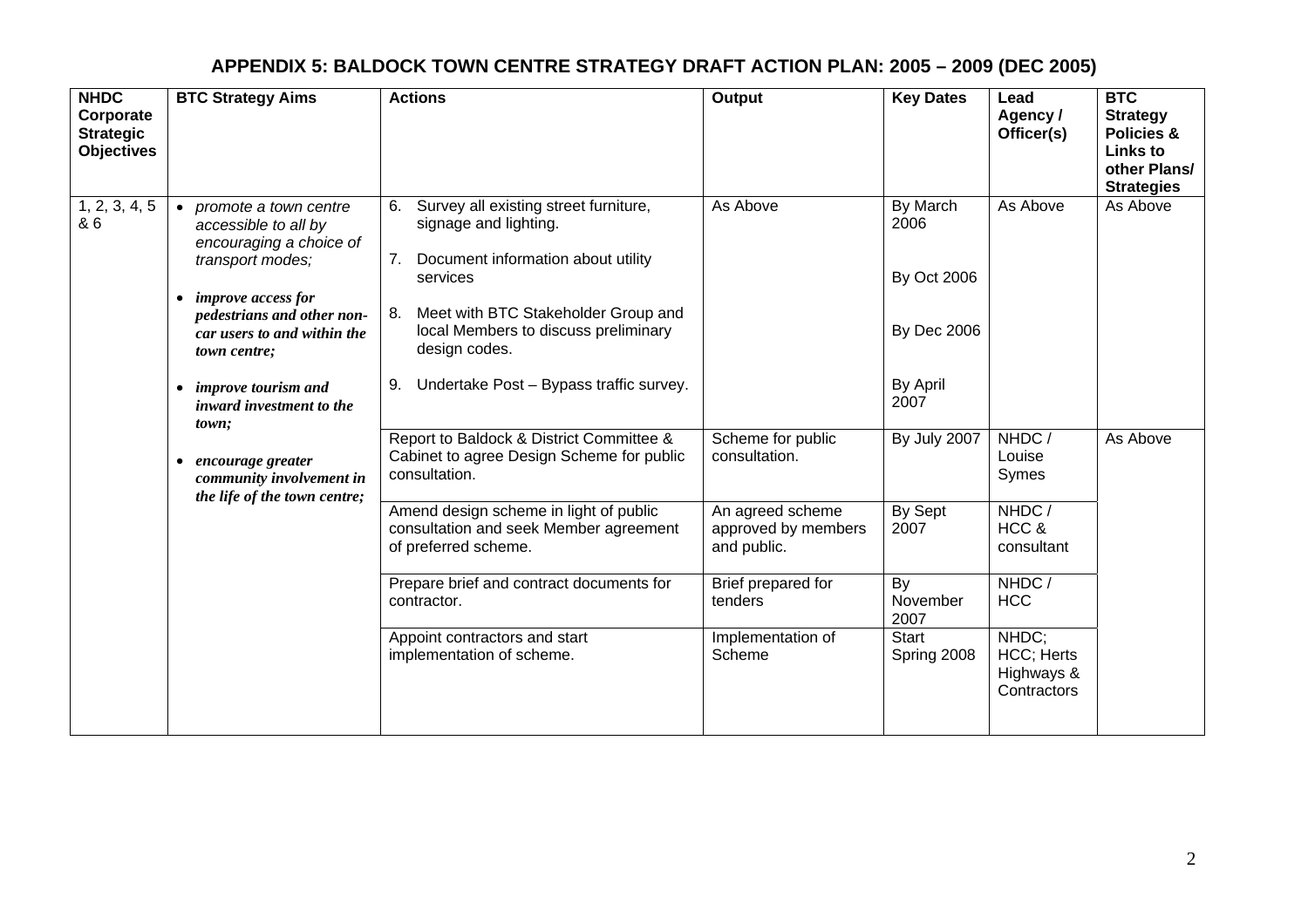#### **Land Use Activities:**

| <b>NHDC</b><br>Corporate<br><b>Strategic</b><br><b>Objectives</b> | <b>BTC Strategy Aims</b>                                                                                                                           | <b>Actions</b>                                                                                                                                                                                                   | Output                                                                                       | <b>Key Dates</b>                                                                                                          | Lead<br>Agency/<br>Officer (s)                                                                  | <b>BTC Strategy</b><br><b>Policies &amp;</b><br>Links to other<br>Plans/<br><b>Strategies</b>                                                                                              |
|-------------------------------------------------------------------|----------------------------------------------------------------------------------------------------------------------------------------------------|------------------------------------------------------------------------------------------------------------------------------------------------------------------------------------------------------------------|----------------------------------------------------------------------------------------------|---------------------------------------------------------------------------------------------------------------------------|-------------------------------------------------------------------------------------------------|--------------------------------------------------------------------------------------------------------------------------------------------------------------------------------------------|
|                                                                   | SHOPPING, COMMERCIAL AND RESIDENTIAL ACTIVITIES                                                                                                    |                                                                                                                                                                                                                  |                                                                                              |                                                                                                                           |                                                                                                 |                                                                                                                                                                                            |
| $1, 2, 3, 4$ &<br>5                                               | • Ensure long term<br>economic<br>sustainability and<br>viability of the town<br>centre                                                            | Carry out town centre monitoring and health<br>checks                                                                                                                                                            | Publication of results of<br>town centre monitoring<br>and health checks                     | Town centre<br>monitoring<br>annually - April<br>2006 to 2009<br>Health checks<br>biennially: Oct<br>2006 and Oct<br>2008 | NHDC,<br>Mark Wilson/<br>Louise<br>Symes<br><b>Baldock</b><br><b>Town Centre</b><br>Partnership | P <sub>8</sub><br><b>LDF Annual</b><br>Monitoring<br>Report                                                                                                                                |
| 185                                                               | • Promote a balanced<br>mix and range of land<br>uses within the town<br>centre that will<br>contribute to its<br>vitality and local<br>character. | Preparation of appropriate retail/town centre<br>policies for inclusion in the Council's Local<br>Development Framework (LDF) to identify and<br>addresses any undesirable concentrations of<br>non-retail uses. | Adopted retail/town<br>centre policies in the<br>Council's Local<br>Development<br>Framework | Draft policies -<br>Jan 2007;<br>Adopted<br>policies - Jan<br>2009                                                        | <b>NHDC</b><br>Mark Wilson<br>Louise<br>Symes                                                   | P9 & P10<br><b>LDF Core</b><br>Strategy and<br>Development<br><b>Control Policies</b><br>Preferred<br><b>Option Paper</b>                                                                  |
| $\mathbf 1$                                                       | • Generate<br>employment<br>opportunities and<br>housing for the<br>benefit of the local<br>community                                              | Produce housing policies in the Council's Local<br><b>Development Framework</b>                                                                                                                                  | Adopted housing<br>policies in the Council's<br><b>Local Development</b><br>Framework        | Draft policies -<br>Jan 2007;<br>Adopted<br>policies Jan<br>2009                                                          | <b>NHDC</b><br>Andy Beavan                                                                      | P <sub>15</sub> , & P <sub>16</sub><br><b>LDF Core</b><br>Strategy and<br>Development<br><b>Control Policies</b><br>Preferred<br><b>Option Paper</b><br>NHDC Housing<br><b>Needs Study</b> |
|                                                                   |                                                                                                                                                    | Produce Supplementary Planning Document<br>(SPD) on affordable housing                                                                                                                                           | Adopted SPD on<br>affordable housing                                                         | <b>Draft document</b><br>July 2007;<br>Adopted<br>document Jan<br>2009                                                    | <b>NHDC</b><br>Andy Beavan                                                                      | P <sub>17</sub><br><b>Core Strategy</b><br>& Development<br><b>Control Policies</b><br><b>LDD</b>                                                                                          |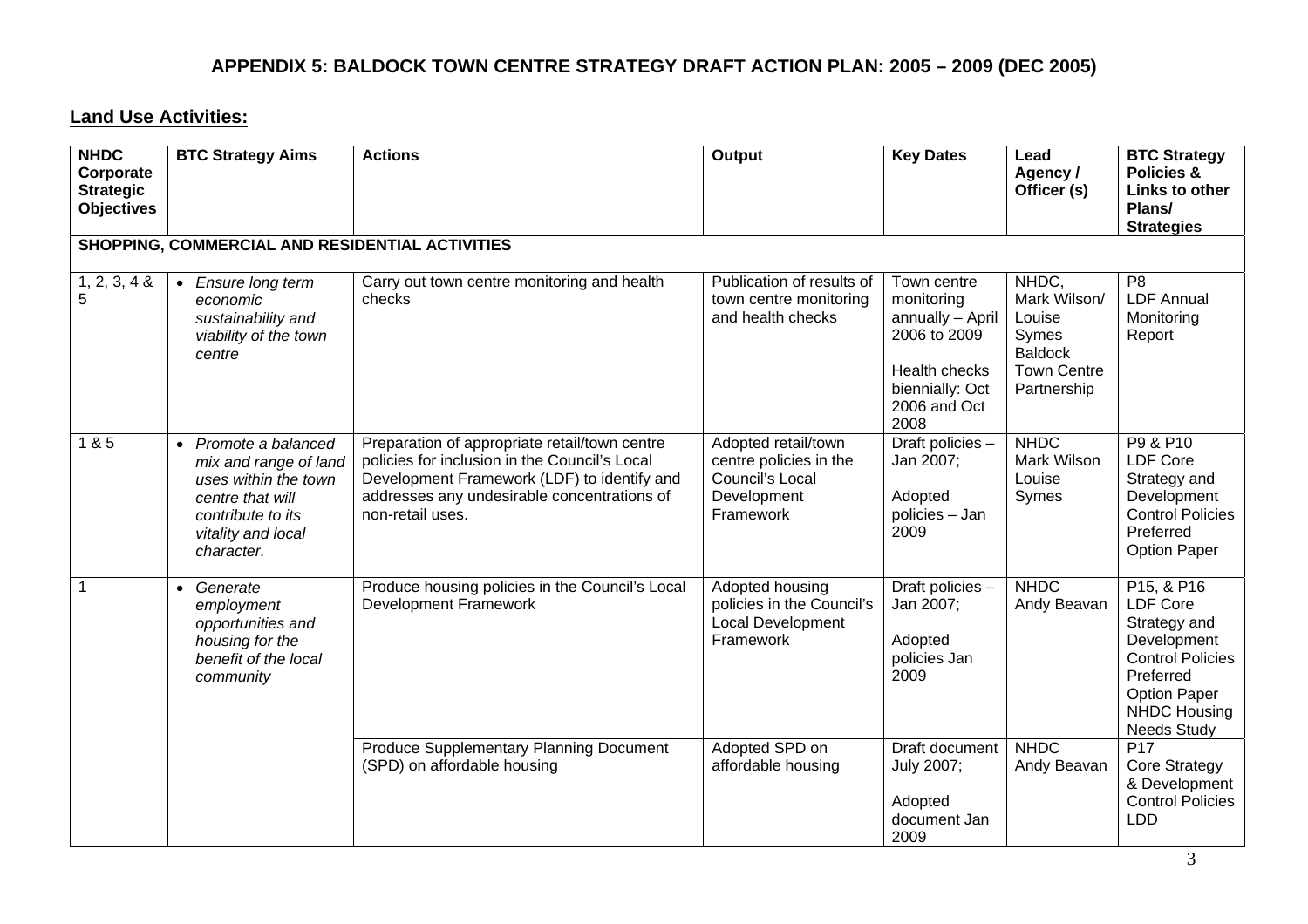| <b>NHDC</b><br>Corporate<br><b>Strategic</b><br><b>Objectives</b> | <b>BTC Strategy Aims</b>                                                                                                                                                                                                    | <b>Actions</b>                                                                                                                                   | Output                                                              | <b>Key Dates</b>                                                           | Lead<br>Agency /<br>Officer (s)                | <b>BTC Strategy</b><br>Policies &<br>Links to other<br>Plans/<br><b>Strategies</b> |
|-------------------------------------------------------------------|-----------------------------------------------------------------------------------------------------------------------------------------------------------------------------------------------------------------------------|--------------------------------------------------------------------------------------------------------------------------------------------------|---------------------------------------------------------------------|----------------------------------------------------------------------------|------------------------------------------------|------------------------------------------------------------------------------------|
| 1, 2, 3 & 5                                                       | • Ensure the long term<br>economic<br>sustainability and<br>vitality of the town<br>centre                                                                                                                                  | Produce Supplementary Planning Document<br>(SPD) on planning contributions                                                                       | Adopted SPD on<br>planning contributions                            | <b>Draft document</b><br>April 2006;<br>Adopted<br>document<br>August 2006 | <b>NHDC</b><br>Karen Allen/<br>Louise<br>Symes | P17, P22, P29<br>& P31<br><b>NHDC Local</b><br>Plan No.2                           |
| <b>BALDOCK MARKET</b>                                             |                                                                                                                                                                                                                             |                                                                                                                                                  |                                                                     |                                                                            |                                                |                                                                                    |
| $\overline{1}$ & 5                                                | • Actively promote the<br>weekly chartered<br>market and ensure it<br>continues to operate                                                                                                                                  | Seeking external funding from EEDA or other<br>agencies for short term<br>enhancements/improvements to the market                                | Improved market                                                     | 2006/7                                                                     | <b>NHDC</b><br>Tara Page                       | P12 & P13                                                                          |
|                                                                   | successfully<br>Ensure the long term<br>$\bullet$<br>economic<br>sustainability and<br>viability of the town<br>centre.                                                                                                     | Exploring opportunities to open up the market<br>on bank holidays and linking in with specialist<br>markets, including holding a farmers market. | Promotion for a more<br>successful market                           | 2006/7                                                                     | <b>NHDC</b><br>Tara Page                       | P12 & P13                                                                          |
|                                                                   |                                                                                                                                                                                                                             | Review experimental Traffic Regulation Order<br>for the market area in High Street                                                               | Proposing to formalise<br>experimental order with<br>shorter period | By Sept 2006                                                               | <b>NHDC</b><br><b>Terry Nickolls</b>           | P12 & P24                                                                          |
|                                                                   | Enhance the<br>$\bullet$<br>environment of the<br>town centre by<br>promoting and<br>conserving the<br>historic character and<br>layout of the town,<br>achieving good<br>quality design and<br>improving public<br>spaces. |                                                                                                                                                  |                                                                     |                                                                            |                                                |                                                                                    |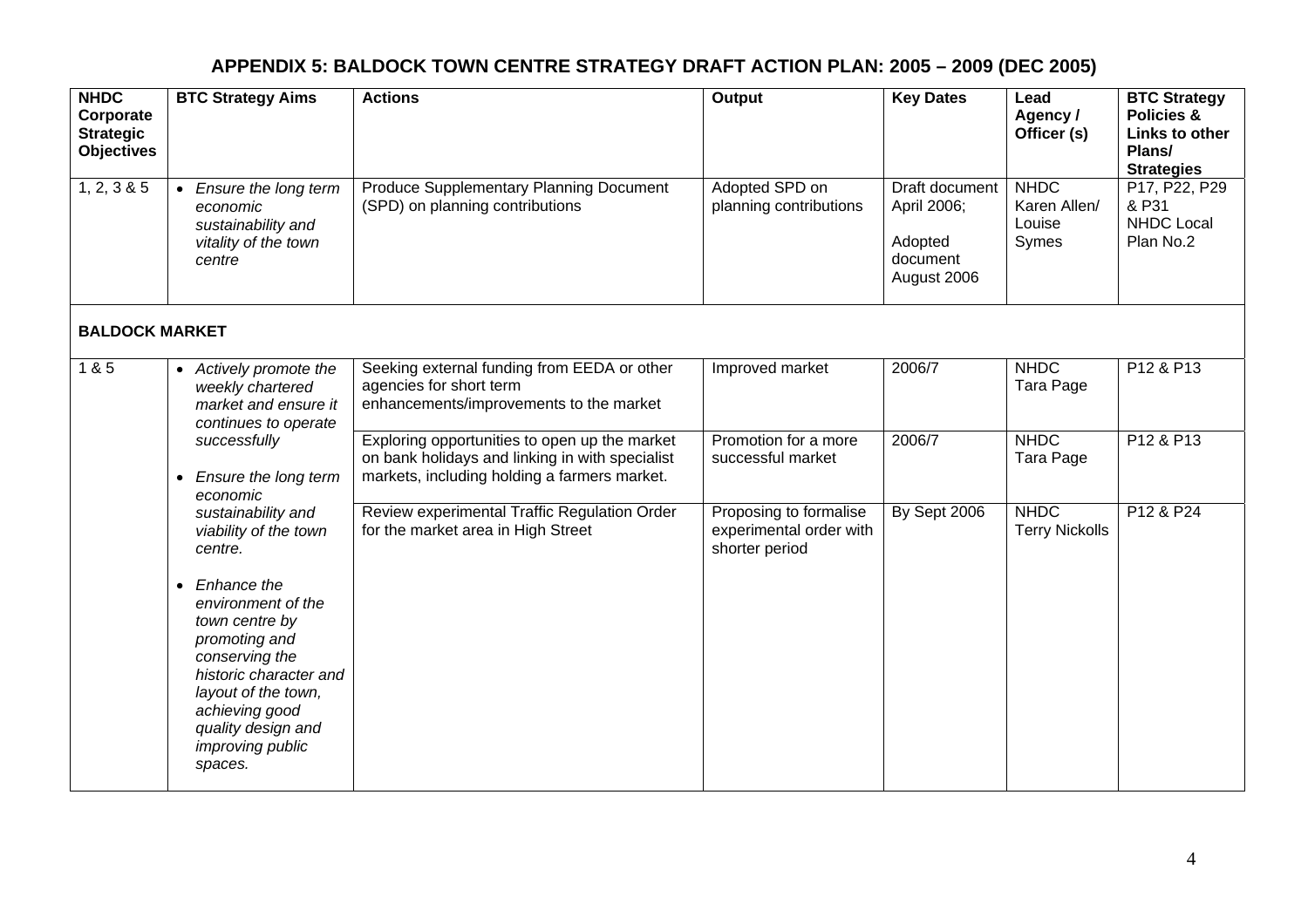#### **Community Facilities:**

| <b>NHDC</b><br>Corporate<br><b>Strategic</b><br><b>Objectives</b> | <b>BTC Strategy Aims</b>                                                                                                             | <b>Actions</b>                                                            | <b>Output</b>                                                                                                                                 | <b>Key Dates</b>     | Lead<br>Agency /<br>Officer (s)                                                           | <b>BTC Strategy</b><br>Policies &<br>Links to other<br>Plans/<br><b>Strategies</b>              |  |  |  |  |
|-------------------------------------------------------------------|--------------------------------------------------------------------------------------------------------------------------------------|---------------------------------------------------------------------------|-----------------------------------------------------------------------------------------------------------------------------------------------|----------------------|-------------------------------------------------------------------------------------------|-------------------------------------------------------------------------------------------------|--|--|--|--|
|                                                                   | YOUNG PEOPLE                                                                                                                         |                                                                           |                                                                                                                                               |                      |                                                                                           |                                                                                                 |  |  |  |  |
| 3 & 4                                                             | • Promote a balanced<br>mix and range of<br>land uses within the<br>town centre that will<br>contribute to its<br>vitality and local | Formation of a representative Youth<br>Forum/Council for Baldock          | <b>Improved Youth</b><br>Participation & Inclusive<br>Consultation                                                                            | Commence<br>April 06 | <b>NHDC</b><br>Stuart Izzard                                                              | P <sub>19</sub> & P <sub>20</sub><br><b>Youth Services</b><br><b>FSR</b><br>Development<br>Plan |  |  |  |  |
| 3 & 4                                                             | character.<br>Improve and replace<br>existing community<br>facilities                                                                | Improve partnership working with statutory and<br>voluntary agencies      | <b>NH Youth Issues Group</b><br>Co-ordinated & joint<br>approach to service<br>provision and support                                          | Current              | <b>NHDC</b><br><b>Stuart Izzard</b><br><b>HCC Youth</b><br><b>Services</b><br>Andy Manson | P19 & P20<br><b>Youth Services</b><br><b>FSR</b><br>Development<br>Plan                         |  |  |  |  |
| $\overline{384}$                                                  | Encourage greater<br>$\bullet$<br>community<br>involvement in the<br>life of the town<br>centre.                                     | Promote Grant Aiding for Youth Activities &<br><b>Youth Projects</b>      | Financial support given<br>to existing and new<br>groups/initiatives                                                                          | Current              | <b>NHDC</b><br>Stuart Izzard                                                              | P19 & P20<br><b>Youth Services</b><br><b>FSR</b><br>Development<br>Plan                         |  |  |  |  |
|                                                                   | <b>BALDOCK TOWN HALL</b>                                                                                                             |                                                                           |                                                                                                                                               |                      |                                                                                           |                                                                                                 |  |  |  |  |
| 5 & 6                                                             | • Improve and replace<br>existing community<br>facilities                                                                            | Prepare options appraisal brief for consultants<br>for Baldock Town Hall. | Ensure that the future<br>use of the town hall will<br>benefit the vitality and<br>viability of the town<br>centre and the local<br>community | By end Jan<br>2006   | <b>NHDC</b><br>Peter<br>Underwood/<br>Jim Turner                                          | P19 & P20                                                                                       |  |  |  |  |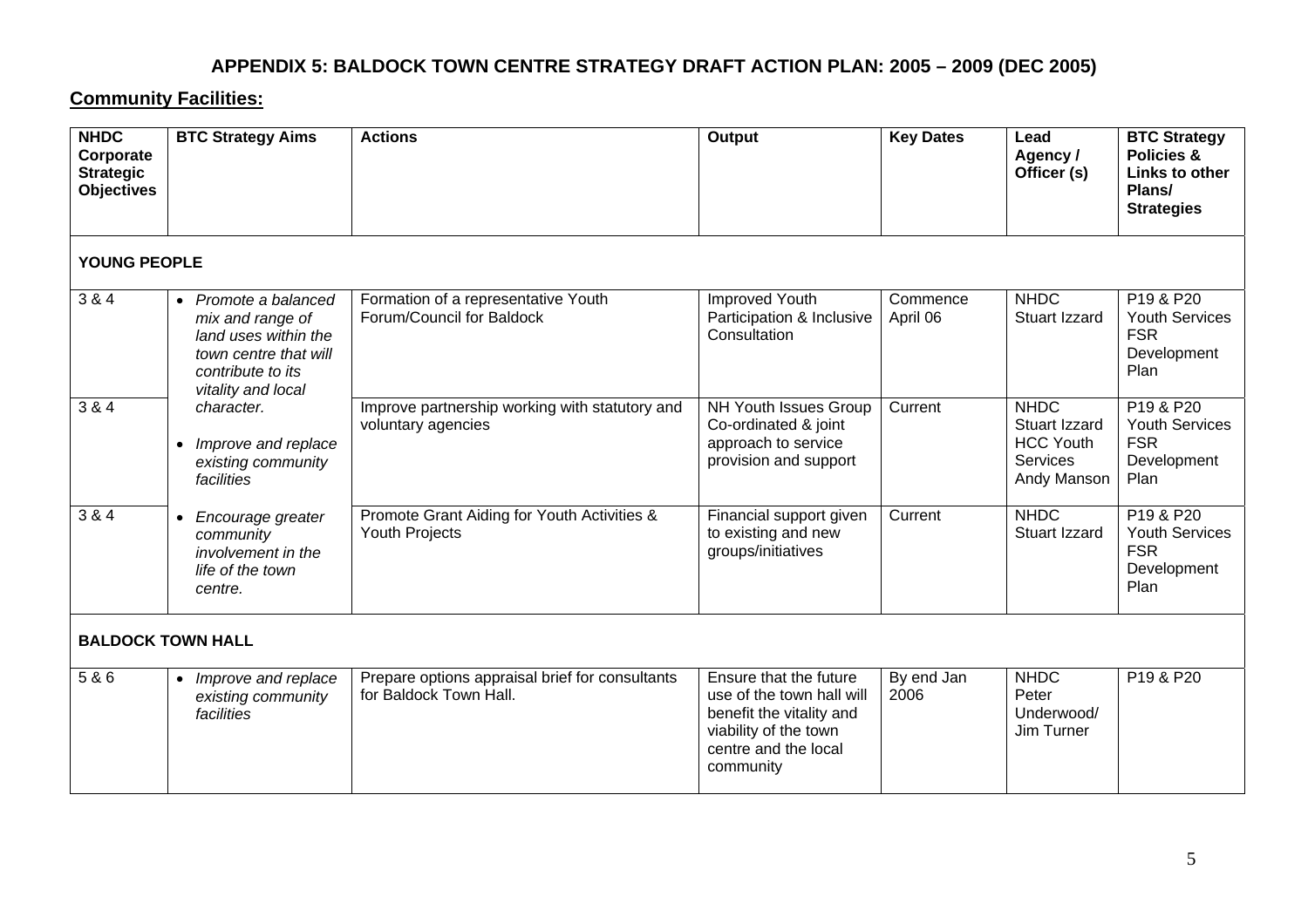| <b>NHDC</b><br>Corporate<br><b>Strategic</b><br><b>Objectives</b> | <b>BTC Strategy Aims</b>                                                                                     | <b>Actions</b>                                                                                                                                                                     | Output                                                                                                                           | <b>Key Dates</b>                                                              | Lead<br>Agency /<br>Officer (s)                  | <b>BTC Strategy</b><br>Policies &<br>Links to other<br>Plans/<br><b>Strategies</b> |
|-------------------------------------------------------------------|--------------------------------------------------------------------------------------------------------------|------------------------------------------------------------------------------------------------------------------------------------------------------------------------------------|----------------------------------------------------------------------------------------------------------------------------------|-------------------------------------------------------------------------------|--------------------------------------------------|------------------------------------------------------------------------------------|
| 5 & 6                                                             | Improve and replace<br>existing community<br>facilities<br>Promote a balanced<br>$\bullet$                   | Invite fee quotations from suitably qualified and<br>experienced design and planning consultants                                                                                   | Ensure that the future<br>use of the town hall will<br>benefit the vitality and<br>viability of the town<br>centre and the local | By end Feb<br>2006                                                            | <b>NHDC</b><br>Peter<br>Underwood/<br>Jim Turner | P19 & P20<br>Asset<br>Management<br>Review &                                       |
|                                                                   | mix and range of<br>land uses within the<br>town centre that will<br>contribute to its<br>vitality and local | Assess quotations and appoint consultant                                                                                                                                           | community                                                                                                                        | By mid Mar<br>2006                                                            | <b>NHDC</b><br>Peter<br>Underwood/<br>Jim Turner | Review of<br>Public Halls &<br>Conveniences                                        |
| $\bullet$                                                         | character.<br>Encourage greater                                                                              | Consult relevant local bodies to establish<br>preferences for future use of the building.                                                                                          |                                                                                                                                  | By end April<br>2006                                                          | NHDC &<br>Consultant                             |                                                                                    |
|                                                                   | community<br>involvement in the<br>life of the town<br>centre.                                               | Complete outline options appraisal for possible<br>uses and prioritise these against a range of<br>agreed criteria such as community benefit, cost,<br>risk, conformity of use etc |                                                                                                                                  | By end June<br>2006                                                           | Consultant                                       |                                                                                    |
|                                                                   |                                                                                                              | Prepare report for assessment and shortlisting<br>of identified options.                                                                                                           |                                                                                                                                  | By end July<br>2006                                                           | Consultant                                       |                                                                                    |
|                                                                   |                                                                                                              | Agree most suitable option(s) for further<br>consideration as part of the agreed plans for the<br><b>Town Centre</b>                                                               |                                                                                                                                  | By end Aug<br>2006                                                            | NHDC/<br>Consultant                              |                                                                                    |
| <b>BALDOCK MUSEUM</b>                                             |                                                                                                              |                                                                                                                                                                                    |                                                                                                                                  |                                                                               |                                                  |                                                                                    |
| 3 & 6                                                             | Improve and replace<br>$\bullet$<br>existing community<br>facilities                                         | Prepare a project plan for implementing the key<br>works of the Museums Improvement Plan                                                                                           | Part Project Plan to<br>improve partnership<br>working with non NHDC<br>museums                                                  | 1 <sup>st</sup> Draft<br>Discussed at<br>Dec 2005<br>Project Board<br>Meeting | NHDC/ Lynn<br>Saville                            | P19 & P20<br>Museum FSR                                                            |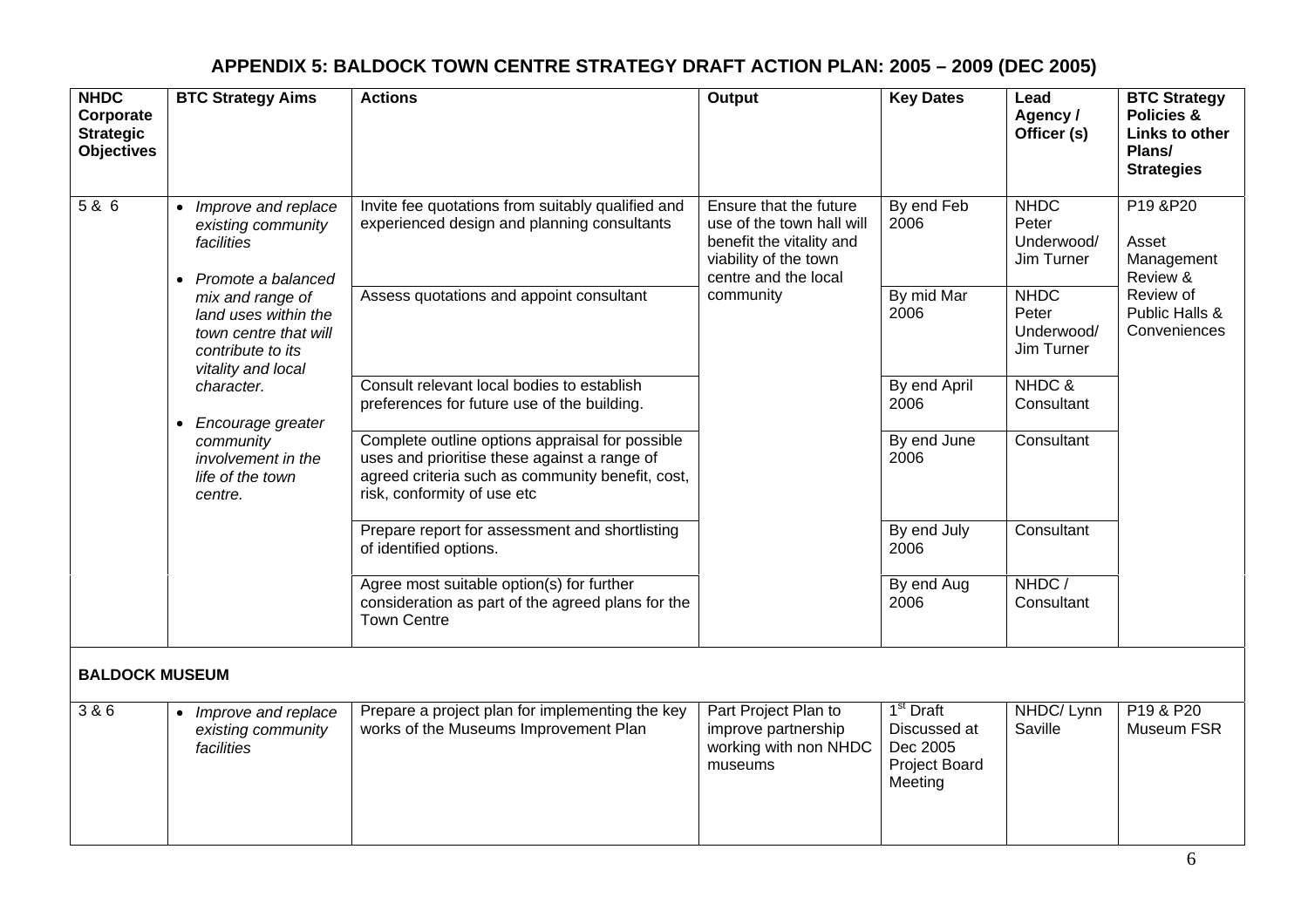| <b>NHDC</b><br>Corporate<br><b>Strategic</b> | <b>Objectives</b> | <b>BTC Strategy Aims</b>                                                                                                        | <b>Actions</b>                                                                                              | Output                                                                                                                        | <b>Key Dates</b>                                                                                                            | Lead<br>Agency /<br>Officer (s)    | <b>BTC Strategy</b><br>Policies &<br>Links to other<br>Plans/<br><b>Strategies</b>                                                                                      |
|----------------------------------------------|-------------------|---------------------------------------------------------------------------------------------------------------------------------|-------------------------------------------------------------------------------------------------------------|-------------------------------------------------------------------------------------------------------------------------------|-----------------------------------------------------------------------------------------------------------------------------|------------------------------------|-------------------------------------------------------------------------------------------------------------------------------------------------------------------------|
| 3 & 6                                        |                   | Improve tourism and<br>$\bullet$<br>inward investment to<br>the town<br>Improve and replace<br>existing community<br>facilities | Work with local volunteers who operate Baldock<br>Museum to identify new opportunities for joint<br>working | Viability to be<br>considered as part of<br>Museum FSR project<br>within context of new<br>Heritage and Cultural<br>Strategy. | First meeting of<br>stakeholder<br>forum January<br>2006<br>Further dates<br>will be<br>subsumed into<br>work<br>programme. | NHDC/<br><b>Patrick</b><br>Candler | P19 & P20<br>Museum FSR<br>Asset<br>Management<br>Review &<br>Review of<br>Public Halls &<br>Conveniences<br>Baldock &<br><b>District Area</b><br>Vision Action<br>Plan |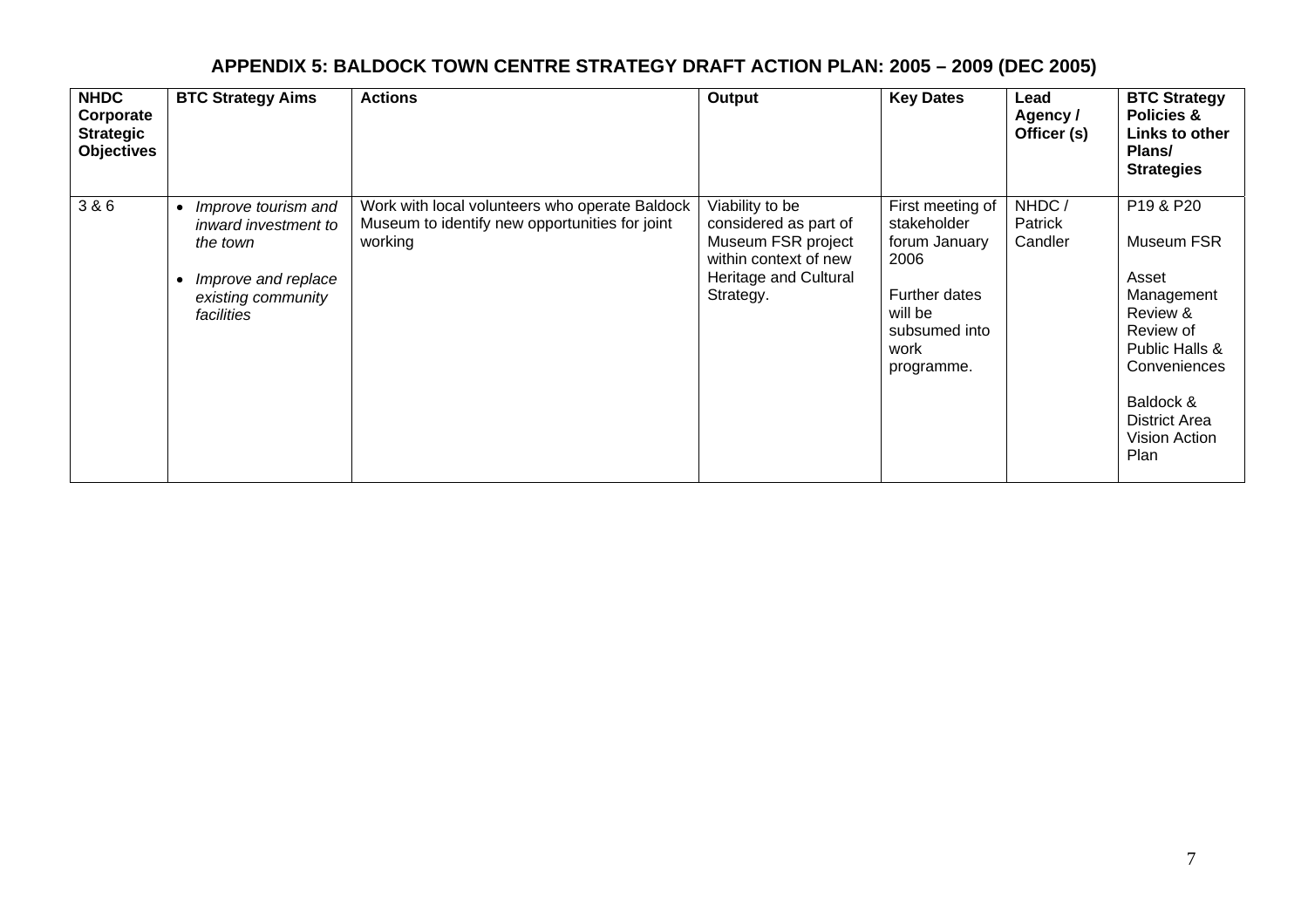#### **Transport & Access:**

| <b>NHDC</b><br>Corporate<br><b>Strategic</b><br><b>Objectives</b> | <b>BTC Strategy Aims</b>                                                                                                                                                                                                                                      | <b>Actions</b>                                                                                                                             | Output                                                                             | <b>Key Dates</b>                                            | Lead Agency /<br>Officer (s)                                                                       | <b>BTC</b><br><b>Strategy</b><br><b>Policies &amp;</b><br><b>Links to</b><br>other Plans/<br><b>Strategies</b>                                                                        |
|-------------------------------------------------------------------|---------------------------------------------------------------------------------------------------------------------------------------------------------------------------------------------------------------------------------------------------------------|--------------------------------------------------------------------------------------------------------------------------------------------|------------------------------------------------------------------------------------|-------------------------------------------------------------|----------------------------------------------------------------------------------------------------|---------------------------------------------------------------------------------------------------------------------------------------------------------------------------------------|
| 1, 3 & 5                                                          | • Ensure the long term<br>economic<br>sustainability and<br>vitality of the town<br>centre.                                                                                                                                                                   | Appoint consultants to undertake a town wide<br>Parking review of provision and usage                                                      | To meet the objectives<br>of the North Herts Car<br>Parking Strategy.              | <b>By Oct 2006</b>                                          | NHDC/<br>Simon Young<br>Terry Nickolls &<br>Consultants                                            | P24<br>NHDC Car<br>Parking<br>Strategy                                                                                                                                                |
|                                                                   | • Promote a town<br>centre accessible to<br>all by encouraging a<br>choice of transport<br>modes                                                                                                                                                              | Prepare Baldock & Letchworth Garden City<br>Urban Transport Plan                                                                           | Draft prepared for<br>public consultation                                          | Draft by May<br>2006<br>Final Report by<br><b>July 2006</b> | HCC/<br>Herts Highways<br>Roxanne Glaud                                                            | P23,<br>P24, P25,<br>P26, P27,<br>P28 &P29<br><b>NHATP</b>                                                                                                                            |
|                                                                   | Improve access for<br>pedestrians and<br>other non-car users<br>to and within the<br>town centre<br>Ensure the long term<br>management and<br>maintenance of the<br>town centre as a<br>whole, for the benefit<br>of shoppers,<br>businesses and<br>residents | Improvements to pavement network and<br>pedestrian crossings as part of Enhancement<br>Schemes and HCC Integrated Works<br>Programme (IWP) | To strengthen and<br>improve pedestrian<br>links within and to the<br>town centre. | Enhancement<br>works by 2009<br><b>IWP</b> ongoing          | <b>NHDC</b><br>Simon Young<br><b>HCC</b><br><b>Roxanne Glaud</b><br>Herts Highways<br>Mike Morelee | P27, P28,<br>P6, P7 & P11<br><b>NHATP</b><br>Hertfordshire<br>Highways<br>Integrated<br><b>Works</b><br>Programme<br>Baldock &<br><b>District</b><br>Visioning<br>Area Action<br>Plan |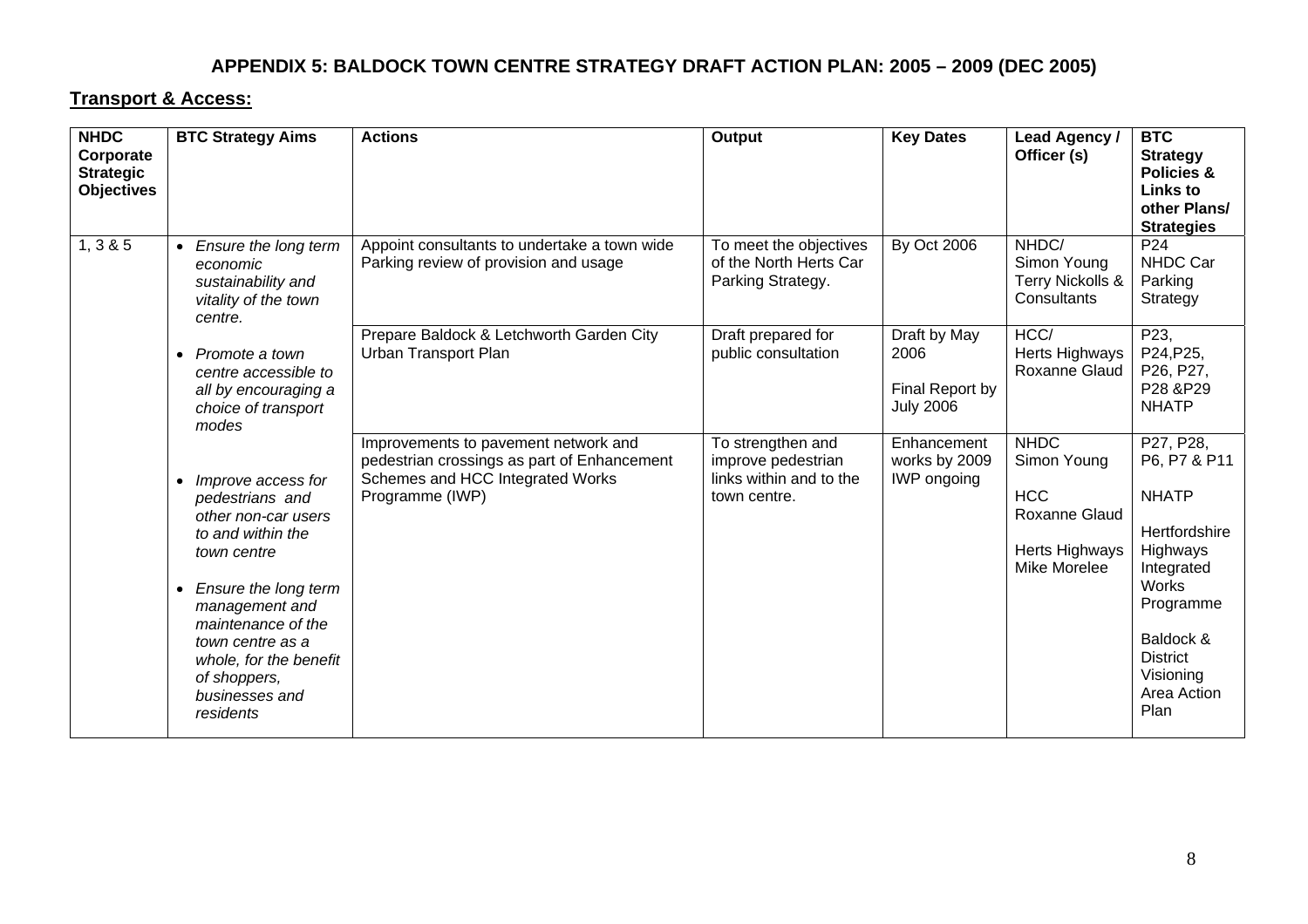| <b>NHDC</b><br>Corporate<br><b>Strategic</b><br><b>Objectives</b> | <b>BTC Strategy Aims</b>                                                                                                                                                                                   | <b>Actions</b>                                                                                                                                                                                                        | Output                                                      | <b>Key Dates</b>           | Lead Agency /<br>Officer (s)                            | <b>BTC</b><br><b>Strategy</b><br><b>Policies &amp;</b><br><b>Links to</b><br>other Plans/<br><b>Strategies</b>                                                                             |
|-------------------------------------------------------------------|------------------------------------------------------------------------------------------------------------------------------------------------------------------------------------------------------------|-----------------------------------------------------------------------------------------------------------------------------------------------------------------------------------------------------------------------|-------------------------------------------------------------|----------------------------|---------------------------------------------------------|--------------------------------------------------------------------------------------------------------------------------------------------------------------------------------------------|
| 1, 3 & 5                                                          | • Ensure the long term<br>economic<br>sustainability and<br>vitality of the town<br>centre.<br>Promote a town<br>$\bullet$<br>centre accessible to<br>all by encouraging a<br>choice of transport<br>modes | Review NHDC Cycling Strategy and Network<br>Review as part of policies for the LDF and to<br>inform the Baldock & Letchworth Garden City<br>Urban Transport Plan.                                                     | To improve access by<br>bicycle to the town<br>centre       | Start Nov 2006             | <b>NHDC</b><br>Simon Young<br><b>HCC</b>                | P <sub>29</sub><br><b>NHATP</b><br><b>NHDC</b><br>Cycling<br>Strategy<br><b>NHDC</b><br><b>Network</b><br>Review<br>Baldock &<br><b>District</b><br>Visioning<br>Area Action<br>Plan       |
|                                                                   |                                                                                                                                                                                                            | Prepare a Passenger Transport Strategy for<br>Baldock, Letchworth & Hitchin to link in with the<br>HCC North Herts Area Network Review and to<br>inform the Baldock & Letchworth Garden City<br>Urban Transport Plan. | Improved bus services,<br>infrastructure and<br>information | <b>Start April</b><br>2006 | <b>NHDC</b><br>Simon Young<br><b>HCC</b><br>Kieth White | P25, P26 &<br>P <sub>28</sub><br><b>NHATP</b><br><b>LTP</b><br>Herts Bus,<br>Rail and<br>Intalink<br><b>Strategies</b><br>Baldock &<br><b>District</b><br>Visioning<br>Area Action<br>Plan |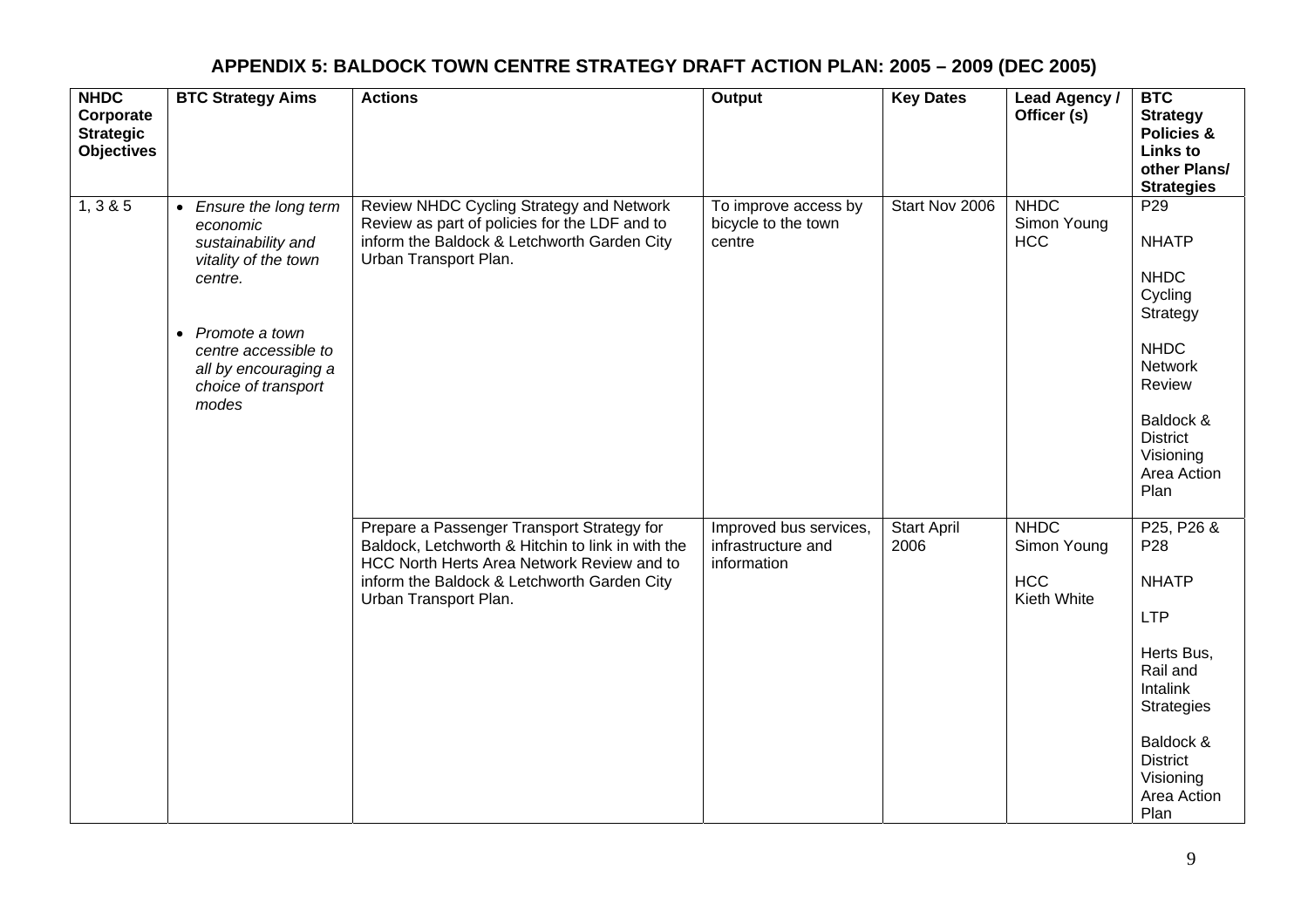#### **Community Safety:**

| <b>NHDC</b><br>Corporate<br><b>Strategic</b><br><b>Objectives</b> | <b>BTC Strategy Aims</b>                              | <b>Actions</b>                                                                                                                                                | Output                                                                                                                                      | <b>Key Dates</b> | Lead Agency /<br>Officer (s)                                                                             | <b>BTC</b><br><b>Strategy</b><br>Policies &<br><b>Links to</b><br>other<br>Plans/<br><b>Strategies</b> |
|-------------------------------------------------------------------|-------------------------------------------------------|---------------------------------------------------------------------------------------------------------------------------------------------------------------|---------------------------------------------------------------------------------------------------------------------------------------------|------------------|----------------------------------------------------------------------------------------------------------|--------------------------------------------------------------------------------------------------------|
| $\overline{2}$                                                    | Provide a safe and<br>$\bullet$<br>secure environment | Monitor hotspots and work to make them safer<br>through the Crime and Disorder Reduction<br>Partnership.                                                      | <b>Ensure Baldock Town</b><br>Centre remains an area<br>with low crime rates.                                                               | Ongoing          | <b>NHDC</b><br>Michael<br>Nadasdy<br>Crime<br>Reduction<br>Partnership,<br>Local Police /                | P32 & P33<br>Community<br>Safety<br>Strategy for<br><b>North</b><br><b>Herts</b>                       |
| $\overline{2}$                                                    | Provide a safe and<br>$\bullet$<br>secure environment | To encourage licensees to form a PubWatch<br>scheme to work in partnership with the local<br>Police to tackle anti-social behaviour as and<br>when it arises. | Ensure Baldock town<br>Centre remains an area<br>with high levels of<br>community safety.                                                   | Ongoing          | Local Police;<br>Pub Licensees;<br>NHDC -<br>Michael<br>Nadasdy                                          | P32<br>Community<br>Safety<br>Strategy for<br>North<br><b>Herts</b>                                    |
| $\overline{2}$                                                    | Provide a safe and<br>$\bullet$<br>secure environment | Sign up to an Enforcement Protocol with<br>neighbouring authorities and Herts Constabulary<br>in dealing with licensed/unlicensed venues                      | Ensure that the aims<br>and objectives of the<br>Licensing Act 2003<br>Joint Enforcement<br>Statement <sup>1</sup> are<br>promoted and met. | By March<br>2006 | <b>NHDC</b><br>Giovanna<br>Silverio /<br>Herts<br>Constabulary,<br>Neighbouring<br>Local<br>Authorities/ | P32                                                                                                    |

<sup>&</sup>lt;sup>1</sup> The Licensing Act 2003 Joint Enforcement Statement, is a Statement between Local Authority Coordinators of Regulatory Services (LACORS), the Local Government Association (LGA) and the Association of Chief Police Officers (ACPO).